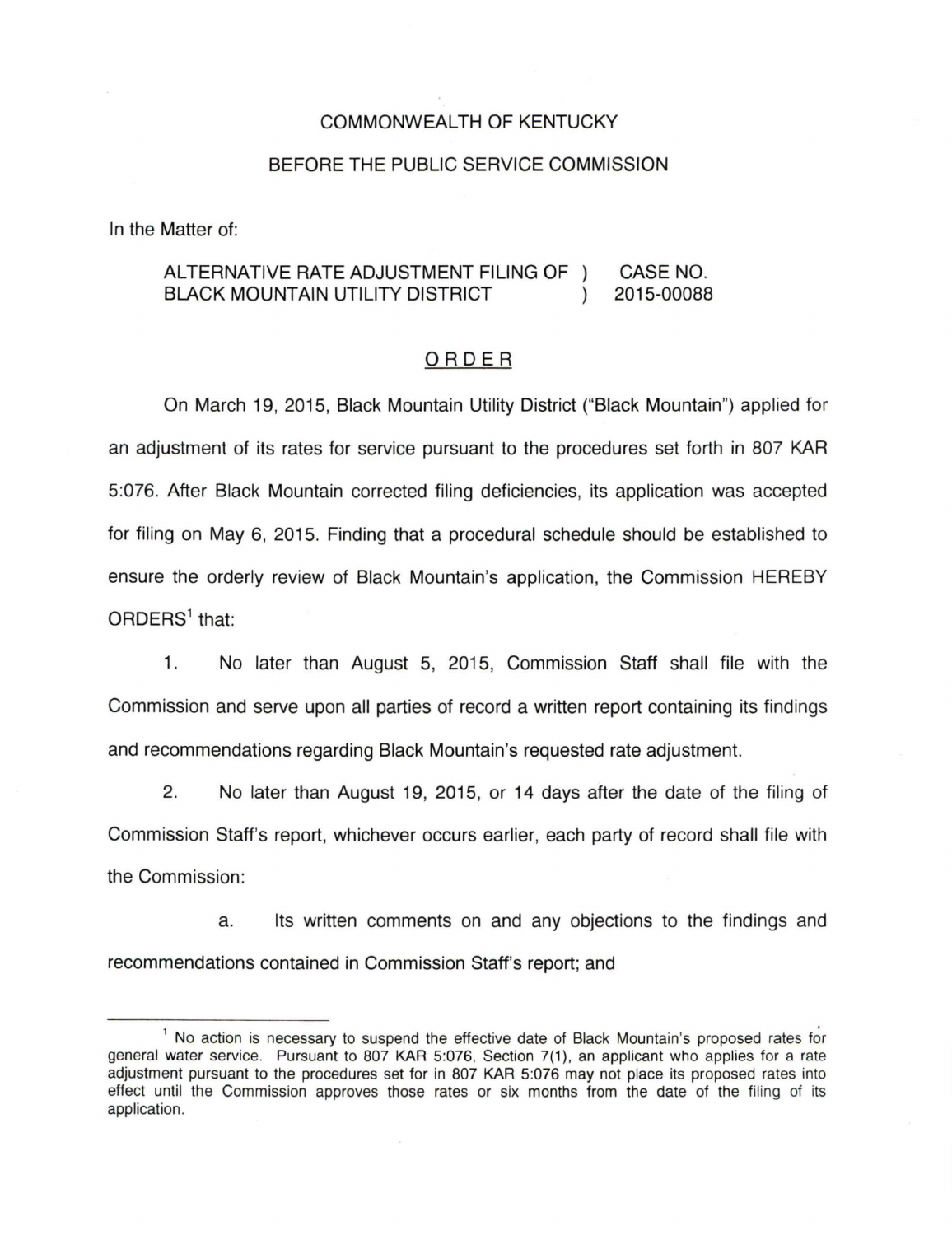b. Any additional evidence for the Commission to consider.

c. If a party requests a hearing or informal conference, then the party shall make the request in its written comments and state the reason why a hearing or informal conference is necessary.

3. If Commission Staff finds that Black Mountain's financial condition supports a higher rate than Black Mountain proposes or the assessment of an additional rate or charge not proposed in Black Mountain's application, Black Mountain in its response to Commission Staff's report shall also state in writing its position on whether the Commission should authorize the assessment of the higher rate or the recommended additional rate or charge.

4. If Commission Staff recommends changes in the manner in which Black Mountain accounts for the depreciation of Black Mountain's assets, Black Mountain in its response to Commission Staff's report shall also state in writing its position on whether the Commission should require Black Mountain to implement the proposed change for accounting purposes.

5. A party's failure to file written objections to a finding or recommendation contained in Commission Staff's report by August 19, 2015, or 14 days after the date of the filing of Commission Staff's report, whichever occurs earlier, shall be deemed a waiver of all objections to that finding or recommendation.

6. A party's failure to request a hearing or informal conference in the party's written response shall be deemed a waiver of all rights to a hearing on the application and a request that the case stand submitted for decision.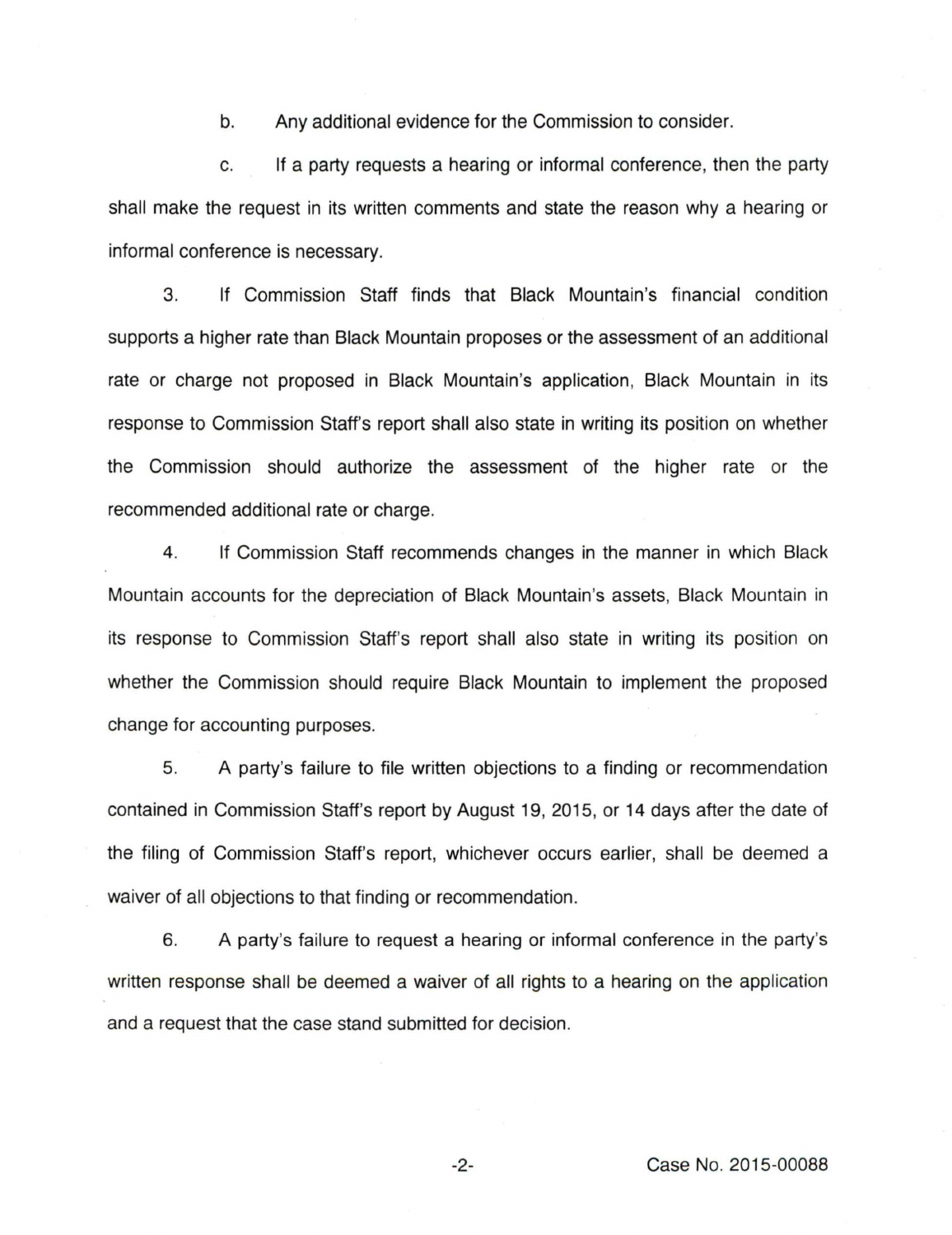7. A party's failure to file a written response by August 19, 2015, or 14 days after the date of the filing of Commission Staff's report, whichever occurs earlier, shall be deemed waiver of all rights to a hearing on the application.

8. Any motion to intervene shall be filed no later than June 9, 2015.

9. A person who submits a motion to intervene after June 9, 2015, and upon a showing of good cause is granted full intervention shall accept and abide by the existing procedural schedule.

By the Commission



**ATTEST** Executive<sup>[D]</sup>